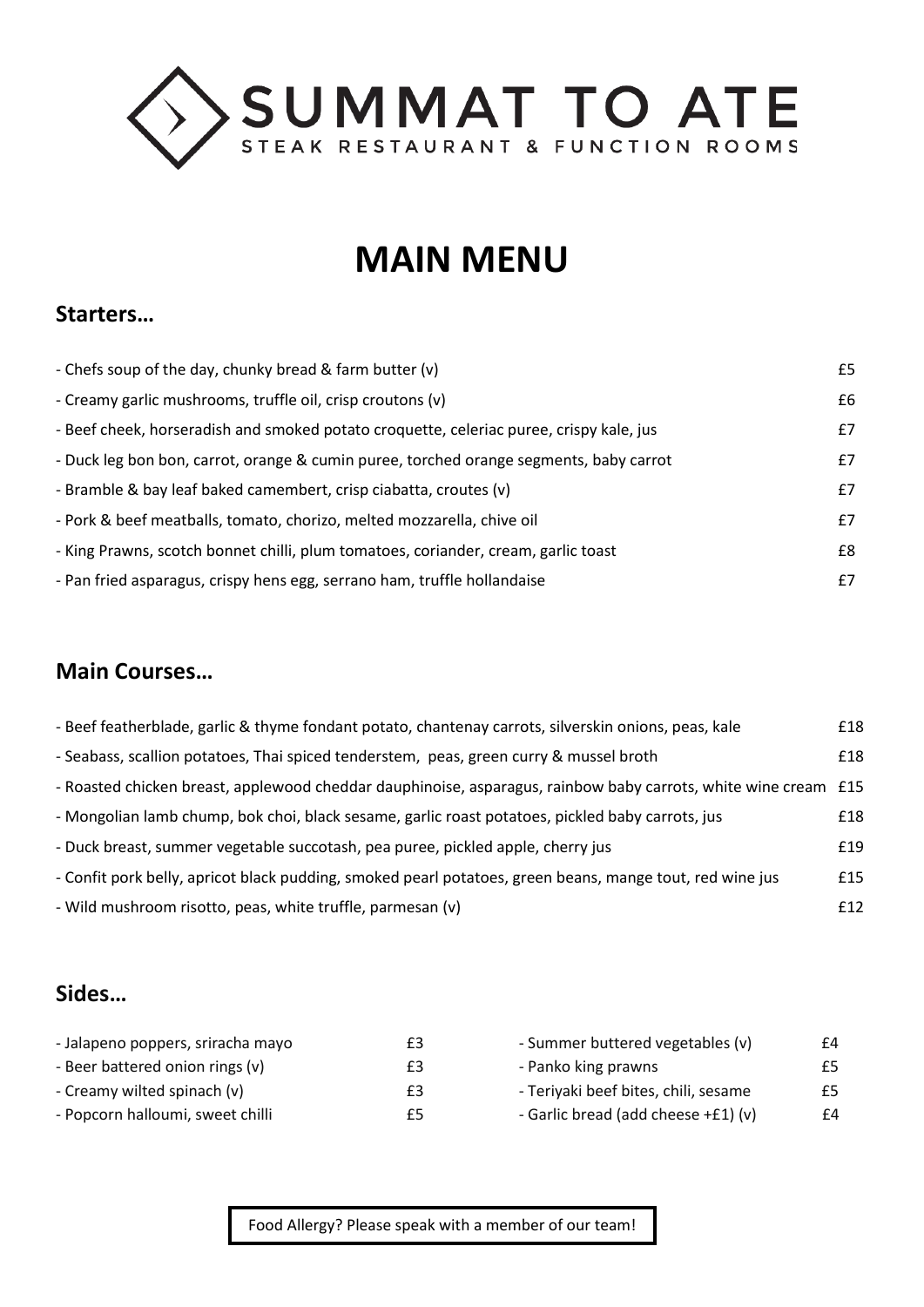### **Hot Rock Steaks…**

All our steaks are served with tomato, confit mushroom, pea shoots and chunky chips.

| - 6oz 50 day dry aged rump steak             | £15 | - 10oz 50 day dry aged rib eye steak  | £25 |
|----------------------------------------------|-----|---------------------------------------|-----|
| - 12oz 50 day dry aged rump steak            | £22 | - 80z centre cut fillet steak         | £28 |
| - 10oz 70 day dry aged marbled sirloin steak | £24 | - 80z 21 day dry aged flat iron steak | £18 |

- 25oz Mixed grill: 4oz lamb chop, 4oz pork chop, 4oz chicken breast, 6oz rump, 6oz gammon, black pudding £30

# **Signature Steaks…**

All our steaks are served with tomato, confit mushroom, pea shoots and chunky chips. We only carry a very limited number of these steaks in stock so we may unfortunately run out.

| -160z t-bone steak - sirloin and fillet steak on the bone               | £28 |
|-------------------------------------------------------------------------|-----|
| -2002 chateaubriand - centre cut fillet steak (perfect for 2 people)    | £50 |
| -30oz cote de boeuf - rib eye steak on the bone (Order in advance)      | £55 |
| -45oz long bone tomahawk - rib eye steak on the bone (Order in advance) | £80 |

### **Sauces…**

| - Cracked black peppercorn           | £2.50 | - Red wine reduction                 | £2.50 |
|--------------------------------------|-------|--------------------------------------|-------|
| - Port & stilton                     | £2.50 | - Creamy porcini & madeira           | £2.50 |
|                                      |       |                                      |       |
| Sides                                |       |                                      |       |
|                                      |       |                                      |       |
| - Jalapeno poppers, sriracha mayo    | £3    | - Summer buttered vegetables (v)     | £4    |
| - Beer battered onion rings (v)      | £3    | - Panko king prawns                  | £5    |
| - Creamy wilted spinach (v)          | £3    | - Teriyaki beef bites, chili, sesame | £5    |
| - Popcorn halloumi, sweet chilli     | £5    | - Garlic bread (add cheese +£1) (v)  | £4    |
|                                      |       |                                      |       |
| For the little ones                  |       |                                      |       |
|                                      |       |                                      |       |
| - Chicken goujons & chips            | £7    | - Mini Cumberland, mash & gravy      | £7    |
| - Junior Sunday roast (Sundays ONLY) | £7    | - Fish goujons & chips               | £7    |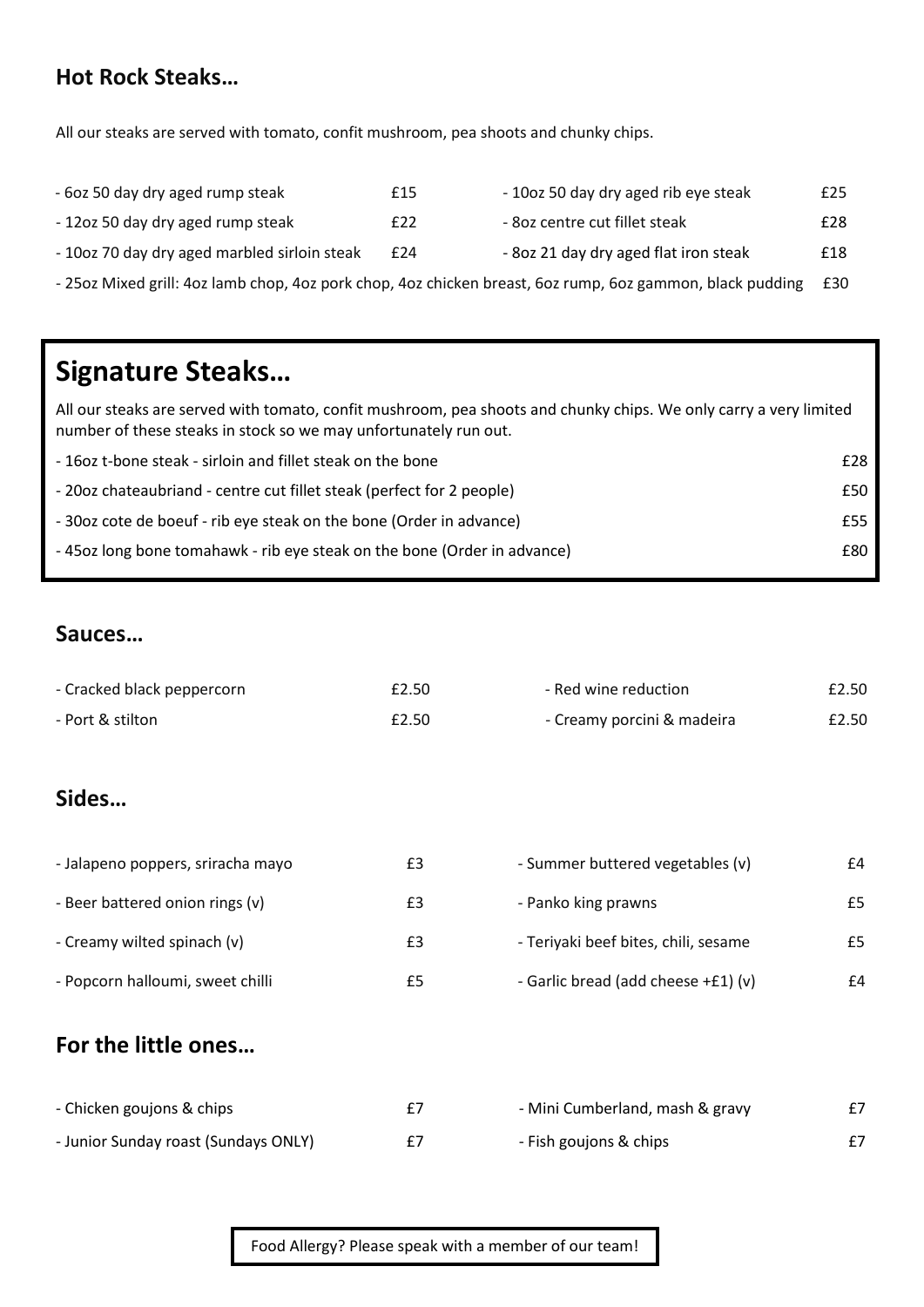# **SUNDAY MENU**

#### **1 COURSE - £14 | 2 COURSES - £18 | 3 COURSES - £22**

### **Starters…**

- Chefs soup of the day, chunky bread & farm butter (v)
- Creamy garlic mushrooms, truffle oil, crisp croutons (v)
- Pork & beef meatballs, tomato, chorizo, melted mozzarella, chive oil
- Black pudding bon bons, wholegrain mustard jus, red onion marmalade
- King prawn, chorizo, garlic cream, toasted ciabatta

# **The Main Event…**

- Roast rump of aged beef or chicken, goose fat potatoes, seasonal vegetables, Yorkshire pudding, pan gravy
- Baked cod fillet, tenderstem broccoli, parmesan mash potato, parsley sauce
- Chicken breast, chive potato, broccoli, porcini and mustard cream sauce
- Beef Featherblade, root vegetables, whipped potato, pan gravy
- Wild mushroom risotto, peas, white truffle, parmesan (v)

### **Hot Rock Steaks…**

All our steaks are served with tomato, confit mushroom, pea shoots and chunky chips.

| - 60z 50 day dry aged rump steak        | - 10oz 70 day dry aged marbled sirloin steak [+£10] |
|-----------------------------------------|-----------------------------------------------------|
| - 8oz flat iron steak [+£4]             | - 10oz 50 day dry aged rib eye steak [+£11]         |
| - 12oz 50 day dry aged rump steak [+£8] | - 8oz Centre cut fillet steak [+£14]                |

### **Sauces…**

| - Cracked black peppercorn | £2.50 | - Red wine reduction       | £2.50 |
|----------------------------|-------|----------------------------|-------|
| - Port & stilton           | £2.50 | - Creamy porcini & madeira | £2.50 |
|                            |       |                            |       |
|                            |       |                            |       |

# **Sides…**

| - Jalapeno poppers, sriracha mayo | £3 | - Summer buttered vegetables (v)     | £4 |
|-----------------------------------|----|--------------------------------------|----|
| - Beer battered onion rings (v)   | £3 | - Panko king prawns                  | £5 |
| - Creamy wilted spinach (v)       | £3 | - Teriyaki beef bites, chili, sesame | £5 |
| - Popcorn halloumi, sweet chilli  | £5 | - Garlic bread (add cheese +£1) (v)  | £4 |

### **Desserts…**

- Apple, rhubarb & oat crumble, vanilla bean ice cream
- Vanilla panna cotta, caramelised peaches, raspberry reduction, white chocolate shards
- Pornstar martini Eton mess, meringue, passionfruit curd, Chantilly cream, prosecco jelly
- Toffee & honeycomb cheesecake, toffee sauce
- Duo of Gold's vanilla bean & raspberry ripple ice cream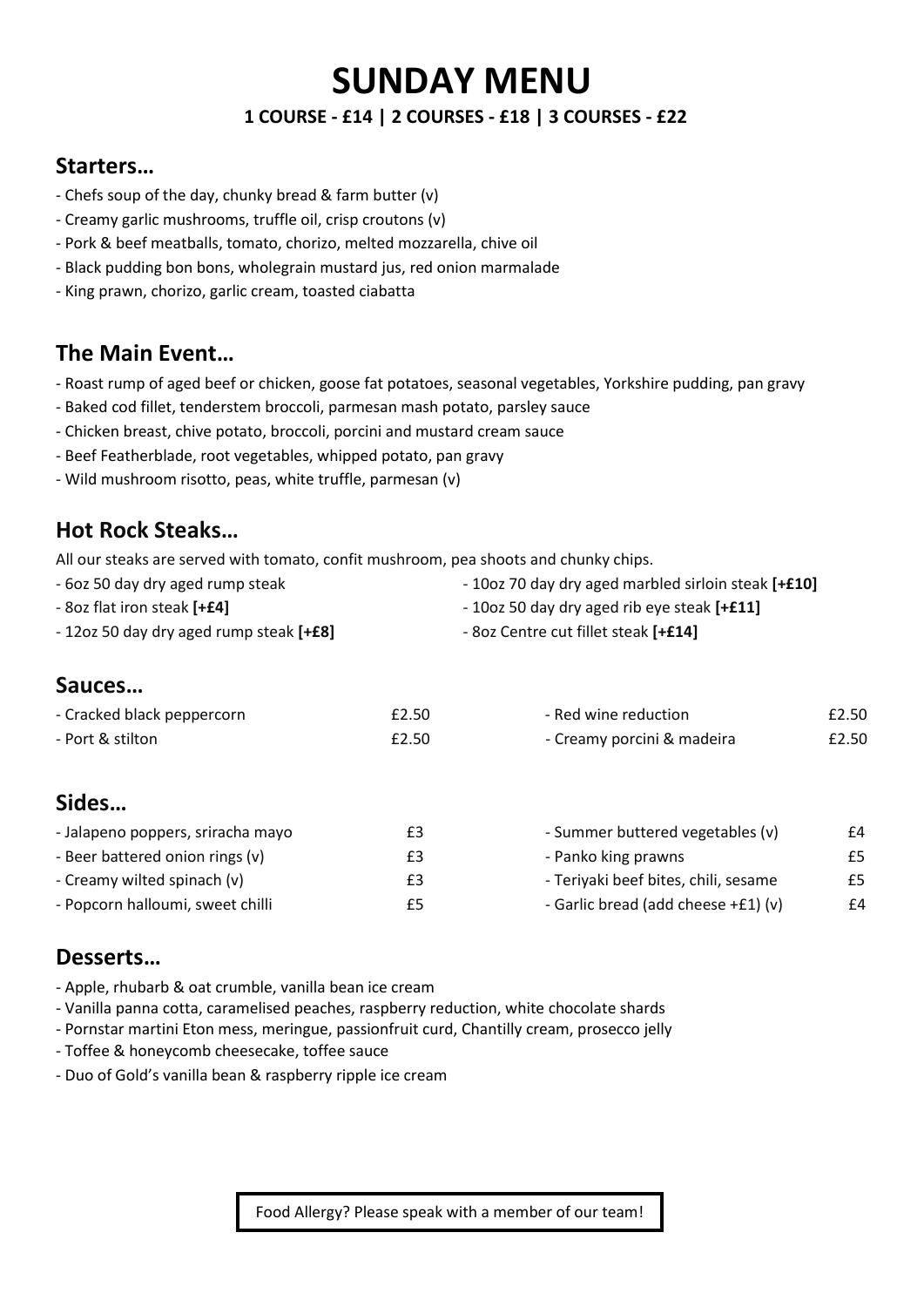# **WEEKNIGHT SPECIAL**

**A MAIN MEAL & A DRINK - £10 MONDAY-THURSDAY** 

# **Drinks…**

- Small house red/white/rose wine - Any spirit & mixer

- Bottle of Peroni/Becks blue - Any soft drink

# **To Start…**

#### **Add any starter below for £5 or choose a starter from our main menu…**

- Chefs soup of the day, chunky bread & farm butter (v)
- Creamy garlic mushrooms, truffle oil, crisp croutons (v)
- Black pudding bon bons, pancetta crumb, caramelised red onion
- Crispy cod bites, pea puree, garlic & lemon aioli

# **Main Courses…**

- Chicken breast, chive potato, broccoli, porcini and mustard cream sauce
- Baked cod fillet, tenderstem broccoli, parmesan mash potato, parsley sauce
- Steak, mushroom & ale pie, crispy onions, hand cut chips, mushy peas
- Wild mushroom risotto, peas, white truffle, parmesan (v)
- 6oz 50 day dry aged rump steak on our speciality Hot Rock with chunky chips, confit mushroom, tomato
- 12oz 50 day dry aged rump steak on our speciality Hot Rock with chunky chips, confit mushroom, tomato (+£6.50)

### **Sauces…**

| - Cracked black peppercorn        | £2.50 | - Red wine reduction                 | £2.50 |
|-----------------------------------|-------|--------------------------------------|-------|
| - Port & stilton                  | £2.50 | - Creamy porcini & madeira           | £2.50 |
| Sides                             |       |                                      |       |
| - Jalapeno poppers, sriracha mayo | £3    | - Summer buttered vegetables (v)     | £4    |
| - Beer battered onion rings (v)   | £3    | - Panko king prawns                  | £5    |
| - Creamy wilted spinach (v)       | £3    | - Teriyaki beef bites, chili, sesame | £5    |
| - Popcorn halloumi, sweet chilli  | £5    | - Garlic bread (add cheese +£1) (v)  | £4    |